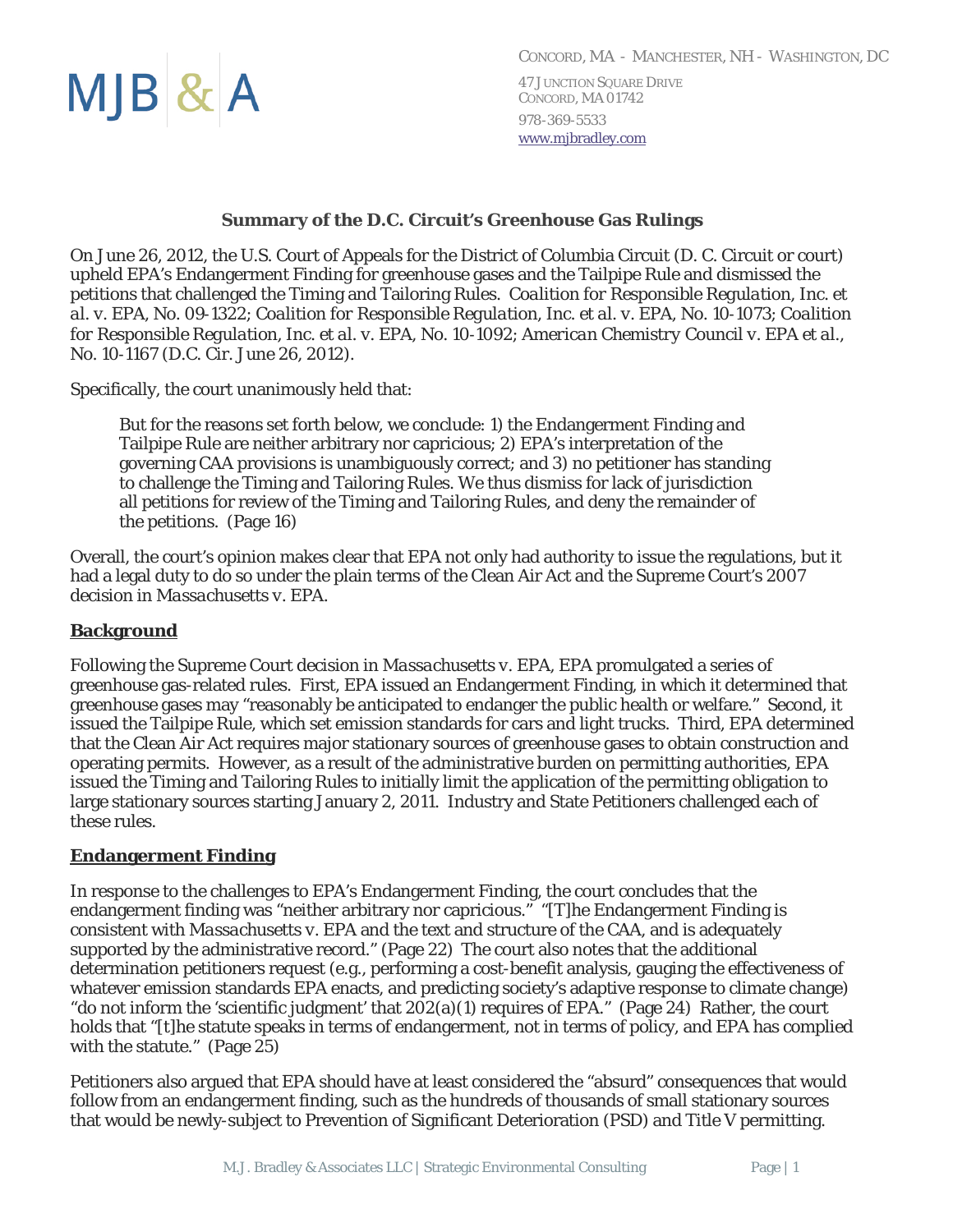

However, the court explains that the plain language of the Act "does not leave room for EPA to consider as part of the endangerment inquiry the stationary-source regulation triggered by an endangerment finding, even if the degree of regulation triggered might at a later stage be characterized as 'absurd'". (Page 26)

With regard to the scientific underpinning of the endangerment finding, the court holds that the Petitioners' claims lack merit. Petitioners had argued that EPA improperly 'delegated' its judgment to the IPCC, USGCRP, and NRC by relying on the assessments of climate-change science, but the court characterizes their reasoning as "little more than a semantic trick". (Page 27) The court explains that "EPA simply did here what it and other decision-makers often must do to make a science-based judgment: it sought out and reviewed existing scientific evidence to determine whether a particular finding was warranted…EPA is not required to re-prove the existence of the atom every time it approaches a scientific question." (Page 27)

In reviewing EPA's record underlying the Endangerment Finding, the court states:

The record also supports EPA's conclusion that climate change endangers human welfare by creating risk to food production and agriculture, forestry, energy, infrastructure, ecosystems, and wildlife. Substantial evidence further supported EPA's conclusion that the warming resulting from the greenhouse gas emissions could be expected to create risks to water resources and in general to coastal areas as a result of expected increase in sea level…Finally, EPA determined from substantial evidence that motor-vehicle emissions of greenhouse gases contribute to climate change and thus to the endangerment of public health and welfare. (Page 30)

The court also notes that the existence of some uncertainty does not prevent EPA from acting given that the Clean Air Act is precautionary in nature and designed to protect public health. Citing *Ethyl Corp. v. EPA*, the court states that "EPA need not prove 'rigorous step-by-step proof of cause and effect' to support an endangerment finding…As we have stated before, 'awaiting certainty will often allow for only reactive, not preventative, regulation." (Page 31)

Additionally, the Industry Petitioners had argued that EPA's inclusion of PFCs and SF6 as part of the greenhouse gases listed in the endangerment finding was arbitrary and capricious because motor vehicles do not emit those two gases. However, the court holds the Petitioners lacked standing to make such an argument and thus the court lacked jurisdiction to review the issue.

Finally, in response to arguments surrounding EPA's denial of petitions for reconsideration of the Endangerment Finding, which cited the emails and internal documents from the University of East Anglia Climate Research Unit (so-called "climategate"), the court agrees with EPA's determination that none of the errors provided substantial support to overturn the Endangerment Finding.

### **Tailpipe Rule**

With respect to the Tailpipe Rule, the court similarly holds that the rule was "neither arbitrary nor capricious". The Petitioners did not challenge the substantive standards of the Tailpipe Rule; rather, they argued that EPA failed to consider the cost of stationary-source permitting requirements triggered by the rule. However, the court concludes that, having "made the Endangerment Finding…, EPA lacked discretion to defer promulgation of the Tailpipe Rule on the basis of its trigger of stationary-source permitting requirements under the PSD program and Title V." (Page 40)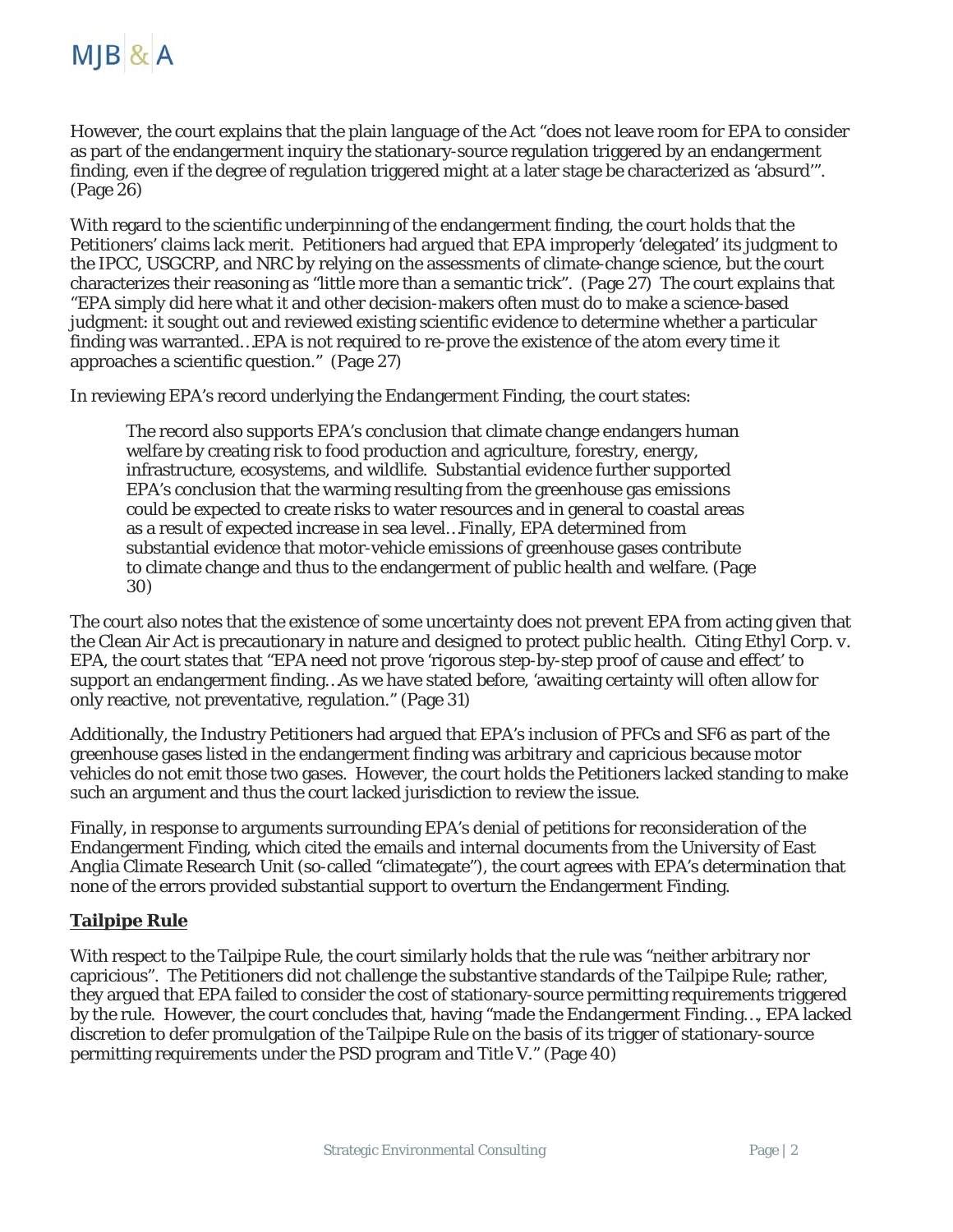Consistent with the Supreme Court decision in *Massachusetts v EPA*, the court also determines that the plain text of CAA section 202(a)(1) precluded EPA from deferring to the National Highway Traffic Safety Administration's (NHTSA) authority to regulate fuel economy as the Petitioners had suggested.

# **Scope of PSD Permitting Triggers**

In terms of stationary sources, the Petitioners challenged EPA's interpretation of the scope of the permitting requirements for construction and modification of major emitting facilities under CAA Sections 165(a) and 169(1) (PSD permitting triggers). Although EPA argued that the challenge was untimely because its interpretation of the PSD permitting triggers was set forth in its 1978, 1980, and 2002 rules and was thus no longer subject to comment, the court finds the challenges were ripe given the promulgation of the Tailpipe Rule.

However, when examining the merits of the Petitioner's arguments, the court holds that "EPA's interpretation of the governing CAA provisions is unambiguously correct." First, the court notes that "'any regulated air pollutant' is, in this context, the only plausible reading of 'any air pollutant.'" (Page 56) And, as the Supreme Court held, 'air pollutant' includes greenhouse gases. The court also explains that the PSD program requires covered sources to install control technology for 'each pollutant' regulated under the CAA and to establish that they will not cause or contribute to air pollutant in excess of any emission standard under the CAA. Thus, the court concludes that the PSD program is intended to control pollutants regulated under any section of the Act and that "Congress made perfectly clear that the PSD program was meant to protect against precisely the types of harms caused by greenhouse gases." (Page 58)

# **Stationary Sources: Timing and Tailoring Rules**

Having determined that the Act requires PSD and Title V permits for major emitters of greenhouse gases, the court then examines the Petitioners' challenges to the Tailoring Rule and Timing Rules. Ultimately, the court determines that the Petitioners lacked standing to challenge these rules.

To establish standing, a petitioner must have suffered an injury that: 1) is concrete and particularized and actual or imminent, not conjectural or hypothetical; 2) was caused by the conduct complained of; and 3) is likely, as opposed to merely speculative, to be redressed by a favorable decision.

The court holds that "[s]imply put, Petitioners have failed to establish that the Timing and Tailoring Rules caused them "injury in fact" much less injury that could be redressed by the Rules' vacatur." (Page 77) The court explains that the Petitioners were regulated and the State Petitioners were required to issue permits not because of EPA's actions but by the "automatic operation of the statute." In fact, the court notes that the Timing and Tailoring Rules actually mitigate the injuries claimed by the Petitioners.

In response to this reasoning, the State Petitioners had argued that if the court were to vacate the Rules, Congress would be forced to enact "corrective legislation to relieve the overwhelming permitting burdens on permitting authorities and sources, thus mitigating their purported injuries." (Page 78) However, the court finds that this theory fails. Citing Schoolhouse Rock, I'm Just a Bill,<sup>1</sup> the court states that it has "serious doubts as to whether, for standing purposes, it is ever 'likely' that Congress will enact legislation at all." "As a generation of schoolchildren knows, 'by that time, it's very unlikely that [a bill will] become a law. It's not easy to become a law."(Page 79)

Of note, Industry Petitioners had also raised arguments related to the rules by EPA ordering states to revise their PSD SIPs to accommodate greenhouse gas regulations. The court, however, finds that it did

 $\overline{a}$ 

<sup>&</sup>lt;sup>1</sup> http://video.google.com/videoplay?docid=7266360872513258185#